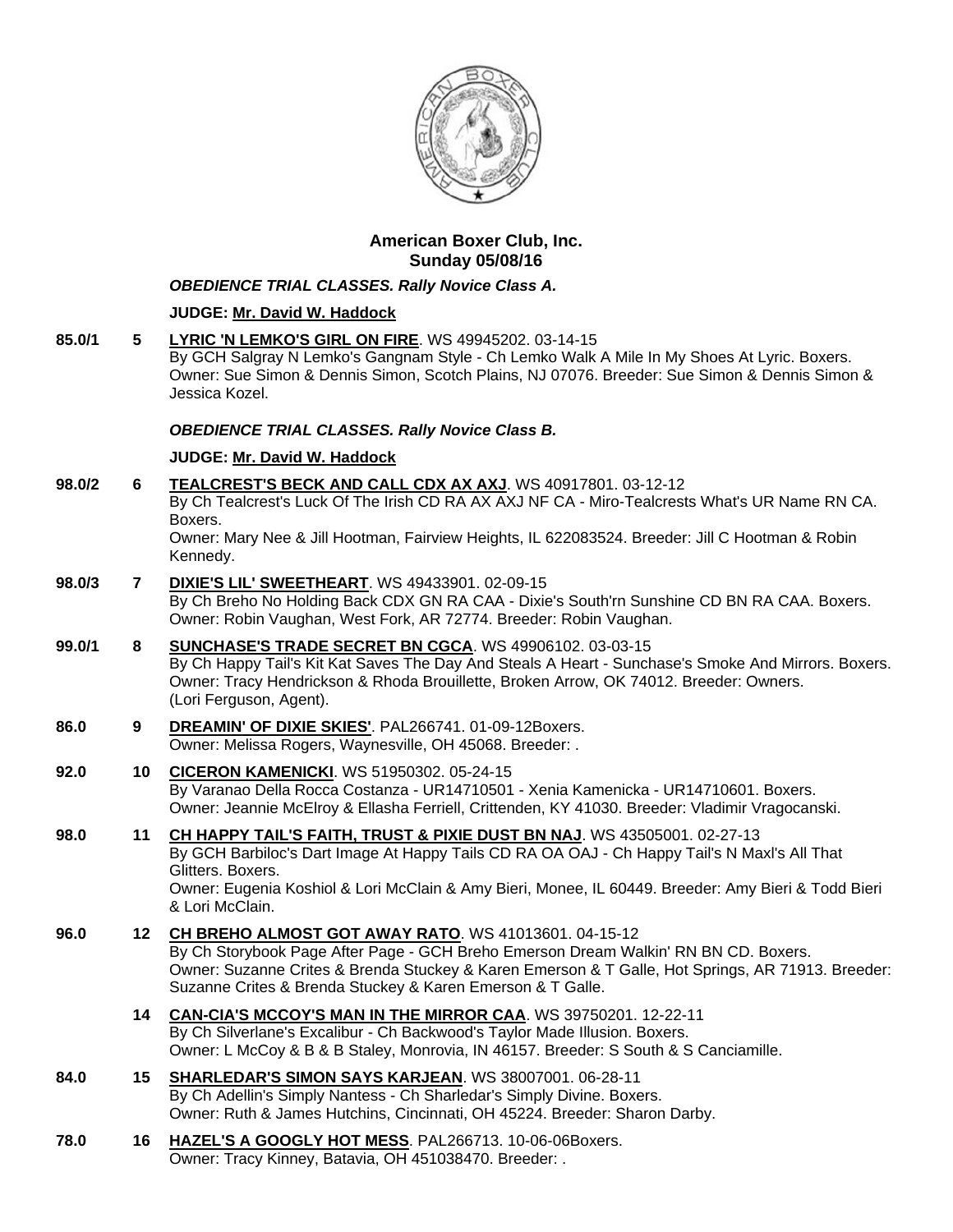| 98.0/4  | 17  | <b>DUNCAN'S GOING ON A BENDER.</b> PAL264094. 06-15-09Boxers.<br>Owner: Tracy Kinney, Batavia, OH 451038470. Breeder: .                                                                                                                                                                          |
|---------|-----|--------------------------------------------------------------------------------------------------------------------------------------------------------------------------------------------------------------------------------------------------------------------------------------------------|
| A       | 18  | <b>VINTAGE N SOLEIL'S WATER DANCER. WS 48442102. 10-10-14</b><br>By GCH Ho-Pa's Grand Slam - Vintage N Ablaze Stolen Fire. Boxers.<br>Owner: Sarah Moore & MacKenzie Moore, Ennis, MT 59729. Breeder: Sarah Moore & MacKenzie Moore<br>& Katrina Sun.                                            |
| 96.0    | 19  | <b>OLYMPIC'S TAKE IT AWAY.</b> WS 49995002. 02-20-15<br>By Ch Oak Knoll's Justice For All - Olympic's What Can I Say?. Boxers.<br>Owner: Debora & Randall Hall, Louisville, KY 40222. Breeder: Julie Wilmore & Claudia Parsons.                                                                  |
|         |     | <b>OBEDIENCE TRIAL CLASSES. Rally Advanced Class A.</b>                                                                                                                                                                                                                                          |
|         |     | <b>JUDGE: Mr. Fred Buroff</b>                                                                                                                                                                                                                                                                    |
|         | 20  | VENICIAN'S A VALLEY'S KNIGHT OF FIRE RN OA OAJ XF. WS 43887403. 01-16-13<br>By Ch Valley's Bold Knight RE MX MXJ - Valley's RNB Honor Our Heroes. Boxers.<br>Owner: Robyn Ginther & Rose Right, Walnutport, PA 18088. Breeder: Janice Solas.                                                     |
|         |     | <b>OBEDIENCE TRIAL CLASSES. Rally Advanced Class B.</b>                                                                                                                                                                                                                                          |
|         |     | <b>JUDGE: Mr. Fred Buroff</b>                                                                                                                                                                                                                                                                    |
| 96.0    | 22  | DANCIN' I'M A TOTAL KNOCKOUT TOO BN RE AXJ OF OA CAA CGC. WS 33950001. 05-07-10<br>By Razmaz Total Knockout - Dancin' Do You Think I'm Sexy RE NA NAJ. Boxers.<br>Owner: Vicki L Sinner, Hastings, NE 68901. Breeder: Vicki L Sinner.                                                            |
| A       | 23  | <b>SARKEL'S STEPPIN RIGHT ALONG CAA RN CGC. WS 43592804. 03-09-13</b><br>By Ch Hi-Stand's How Doya Like "Me" Now - Sarkels'Up The Ante At Hidden Creek. Boxers.<br>Owner: Vicki L Sinner & Ann Gilbert, Hastings, NE 68901. Breeder: Ann Gilbert & Doris Honey Pippen.                           |
| 98.0    | 24  | GCH MACH4 WINDWOOD'S DARING SOUL OF SHERWOOD CDX RE MXF TQX T2B. WS 26916702.<br>07-07-08<br>By Ch Breho I Bee Shinin' - Windwood's Heart N Soul. Boxers.<br>Owner: Colleen Fleury, Slidell, LA 70458. Breeder: Shirley Stanton.                                                                 |
| 88.0    | 25  | JET FLYIN' HIGH. PAL261704. 03-23-12Boxers.<br>Owner: Melissa Rogers, Waynesville, OH 45068. Breeder: .                                                                                                                                                                                          |
| 93.0    | 26  | GCH JOKAR'S N HAPPY TAIL'S BLONDE MOMENTS CD RN AX AXJ. WS 41571902. 06-22-12<br>By Ch Illyrian's Trilogy - GCH JoKar's Blonde Ambition's Of Happy Tails. Boxers.<br>Owner: Eugenia Koshiol & Amy Bieri, Monee, IL 60449. Breeder: Carrie Cole & Amy Bieri.                                      |
| 100.0/1 | 27  | SUNCHASE'S SPIN THE BOTTLE BN CGCA OA OAJ PCD NF RA. WS 45539505. 10-22-13<br>By Ch Sunchase's Zero To Hero UDX MX MXJ RA - Ch Sunchase's Smoke And Mirrors. Boxers.<br>Owner: Tracy Hendrickson & Rhoda Brouillette, Broken Arrow, OK 74012. Breeder: Tracy Hendrickson &<br>Rhoda Brouillette. |
| 100.0/2 | 28  | <b>SUNCHASE'S LIGHTNING STRIKES TWICE UDX MX MXJ OF CA CGCA MXB RAE. WS--28777107.</b><br>12-03-08<br>By Ch Halcyon Fire King - Simply Eclipsed RN. Boxers.<br>Owner: Tracy L Hendrickson & Rhoda Brouillette, Broken Arrow, OK 740129426. Breeder: Rhoda<br>Brouillette.                        |
| 98.0/4  | 29. | <b>CH HAPPYTAIL'S LET'S GET THIS PARTY STARTED UD RAE OA AXJ RATO. WS 27791701. 09-05-</b>                                                                                                                                                                                                       |
|         |     | 08<br>By Ch Breezewood's Lord Of Wystmont CDX RE - Onesti's Happy Tail's Debutante. Boxers.<br>Owner: Susan M Naffziger, Albany, IN 47320. Breeder: Amy Bieri.                                                                                                                                   |
| 96.0    | 30  | HABERL'S LOVE OVER GOLD CDX BN GN RE CA. WS 31868202. 09-19-09<br>By Ch Guapo Soto - Ch Haberl's Forever Young CD RE. Boxers.<br>Owner: Maryjane Alencewicz & BJ Barnhart, Montverde, FL 34756. Breeder: Maryjane Alencewicz & BJ<br>Barnhart & Don Garrett & J Haberl.                          |
| 84.0    | 31  | <b>ORION'S &amp; WINWAL'S AN ERNIE FOR BERT CD BN PCD RN CA. WS 37457107. 04-10-11</b><br>By Buster Tony Hill - Baby Boot Scoot Hill. Boxers.<br>Owner: Dr Susan E Wooden, Warrenville, IL 60555. Breeder: JJ Monk.                                                                              |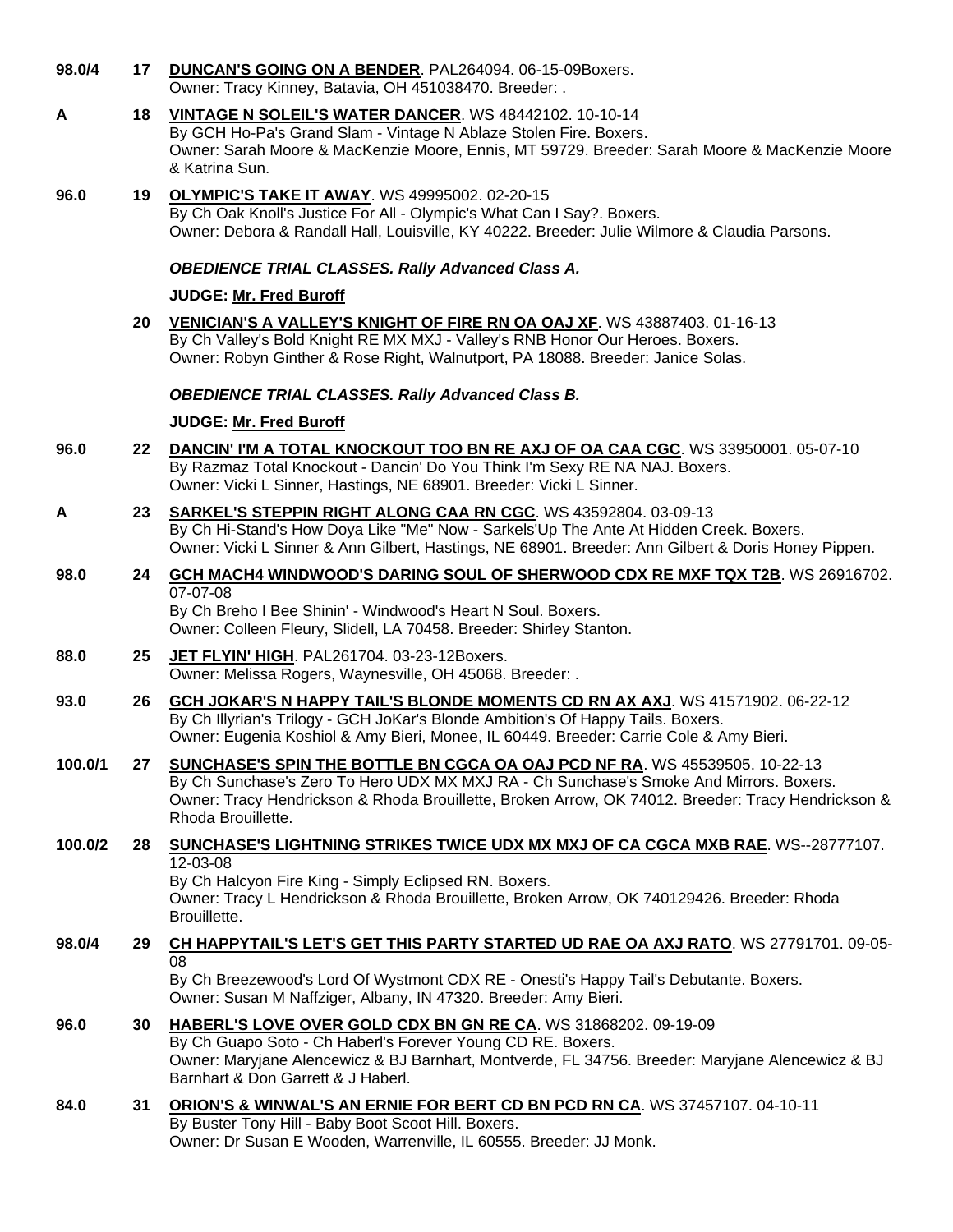| 96.0         | 32 | MACH3 ANJA VON WALDSTADT VCD2 RE MXS2 MJB2 MXP OF T2B. WS 20480303. 01-04-07<br>By Arames Vom Messingsberg - Josephine Von Bachbett VCD2 UD RE MX MXJ. Boxers.<br>Owner: Renee Fulcer, Winnebago, IL 61088. Breeder: Renee Fulcer.                                                                                                |
|--------------|----|-----------------------------------------------------------------------------------------------------------------------------------------------------------------------------------------------------------------------------------------------------------------------------------------------------------------------------------|
| 99.0/3       | 33 | <b>MACH BOXNEN'S JET VON WALDSTADT CDX BN RE MXG MJG AXP OJP NF T2B. WS 38247401.</b>                                                                                                                                                                                                                                             |
|              |    | $07 - 22 - 11$<br>By Boxmann Star Trek - Caelon Du Champ 'Des Legendes. Boxers.<br>Owner: Renee Fulcer, Winnebago, IL 61088. Breeder: Minna Nousiainen-Becher & Ann Flegel.                                                                                                                                                       |
| A            | 34 | HALL'S ANGEL OF MINE CD BN RE RAE. PAL256182. 01-03-10Boxers.<br>Owner: Debora & Randall W Hall, Louisville, KY 402220000. Breeder: .                                                                                                                                                                                             |
|              |    | <b>OBEDIENCE TRIAL CLASSES. Rally Excellent Class B.</b>                                                                                                                                                                                                                                                                          |
|              |    | <b>JUDGE: Mr. Fred Buroff</b>                                                                                                                                                                                                                                                                                                     |
| 94.0         | 22 | DANCIN' I'M A TOTAL KNOCKOUT TOO BN RE AXJ OF OA CAA CGC. WS 33950001. 05-07-10<br>By Razmaz Total Knockout - Dancin' Do You Think I'm Sexy RE NA NAJ. Boxers.<br>Owner: Vicki L Sinner, Hastings, NE 68901. Breeder: Vicki L Sinner.                                                                                             |
| 98.0/2       | 24 | GCH MACH4 WINDWOOD'S DARING SOUL OF SHERWOOD CDX RE MXF TQX T2B. WS 26916702.                                                                                                                                                                                                                                                     |
|              |    | 07-07-08<br>By Ch Breho I Bee Shinin' - Windwood's Heart N Soul. Boxers.<br>Owner: Colleen Fleury, Slidell, LA 70458. Breeder: Shirley Stanton.                                                                                                                                                                                   |
| 100.0/1/H 28 |    | SUNCHASE'S LIGHTNING STRIKES TWICE UDX MX MXJ OF CA CGCA MXB RAE. WS--28777107.<br>12-03-08                                                                                                                                                                                                                                       |
|              |    | By Ch Halcyon Fire King - Simply Eclipsed RN. Boxers.<br>Owner: Tracy L Hendrickson & Rhoda Brouillette, Broken Arrow, OK 740129426. Breeder: Rhoda<br>Brouillette.                                                                                                                                                               |
| 97.0/3       | 29 | CH HAPPYTAIL'S LET'S GET THIS PARTY STARTED UD RAE OA AXJ RATO. WS 27791701. 09-05-<br>08                                                                                                                                                                                                                                         |
|              |    | By Ch Breezewood's Lord Of Wystmont CDX RE - Onesti's Happy Tail's Debutante. Boxers.<br>Owner: Susan M Naffziger, Albany, IN 47320. Breeder: Amy Bieri.                                                                                                                                                                          |
| 89.0         | 30 | HABERL'S LOVE OVER GOLD CDX BN GN RE CA. WS 31868202. 09-19-09<br>By Ch Guapo Soto - Ch Haberl's Forever Young CD RE. Boxers.<br>Owner: Maryjane Alencewicz & BJ Barnhart, Montverde, FL 34756. Breeder: Maryjane Alencewicz & BJ<br>Barnhart & Don Garrett & J Haberl.                                                           |
| 97.0/4       | 32 | MACH3 ANJA VON WALDSTADT VCD2 RE MXS2 MJB2 MXP OF T2B. WS 20480303. 01-04-07<br>By Arames Vom Messingsberg - Josephine Von Bachbett VCD2 UD RE MX MXJ. Boxers.<br>Owner: Renee Fulcer, Winnebago, IL 61088. Breeder: Renee Fulcer.                                                                                                |
| 96.0         | 33 | <b>MACH BOXNEN'S JET VON WALDSTADT CDX BN RE MXG MJG AXP OJP NF T2B. WS 38247401.</b>                                                                                                                                                                                                                                             |
|              |    | $07 - 22 - 11$<br>By Boxmann Star Trek - Caelon Du Champ 'Des Legendes. Boxers.<br>Owner: Renee Fulcer, Winnebago, IL 61088. Breeder: Minna Nousiainen-Becher & Ann Flegel.                                                                                                                                                       |
|              | 34 | HALL'S ANGEL OF MINE CD BN RE RAE. PAL256182. 01-03-10Boxers.<br>Owner: Debora & Randall W Hall, Louisville, KY 402220000. Breeder: .                                                                                                                                                                                             |
| 94.0         | 35 | DIZARA'S DARK PASSION PLAY CGC BN RA. WS 39002901. 10-31-11<br>By Twinkle Star V. Eurozone - Chelsey V. Hofmannstal. Boxers.<br>Owner: Michele Valente, Oviedo, FL 32765. Breeder: Gorman & Vanja Milic.                                                                                                                          |
| 80.0         | 36 | VENICIAN'S A & VALLEYS FIRE STORM OF BOLD KNIGHT BN RA NA NAJ. WS 43887405. 01-16-                                                                                                                                                                                                                                                |
|              |    | 13<br>By Valley's Bold Knight RE MX MXJ NF - Valley N RNB Honor Of Our Heroes. Boxers.<br>Owner: Barbara Palmer, Janesville, WI 535461419. Breeder: Janice Solas.                                                                                                                                                                 |
| 96.0         | 37 | <b>GREAT EXPECTATIONS WINIFRED WILL DO! VCD1 TD CD RA BN NA NAJ HSAS CGCA. WS</b><br>39438202.09-02-11<br>By Marc Del Benicadell - HC CT Shera's Great Expectations<br>VCD1TDXVSTTDUTDAXAXJNFNJPHSAsdHXAsMHXBc. Boxers.<br>Owner: Reegan Ray & William Polonsky, Encinitas, CA 92024. Breeder: Reegan Ray.<br>(Lori Rose, Agent). |